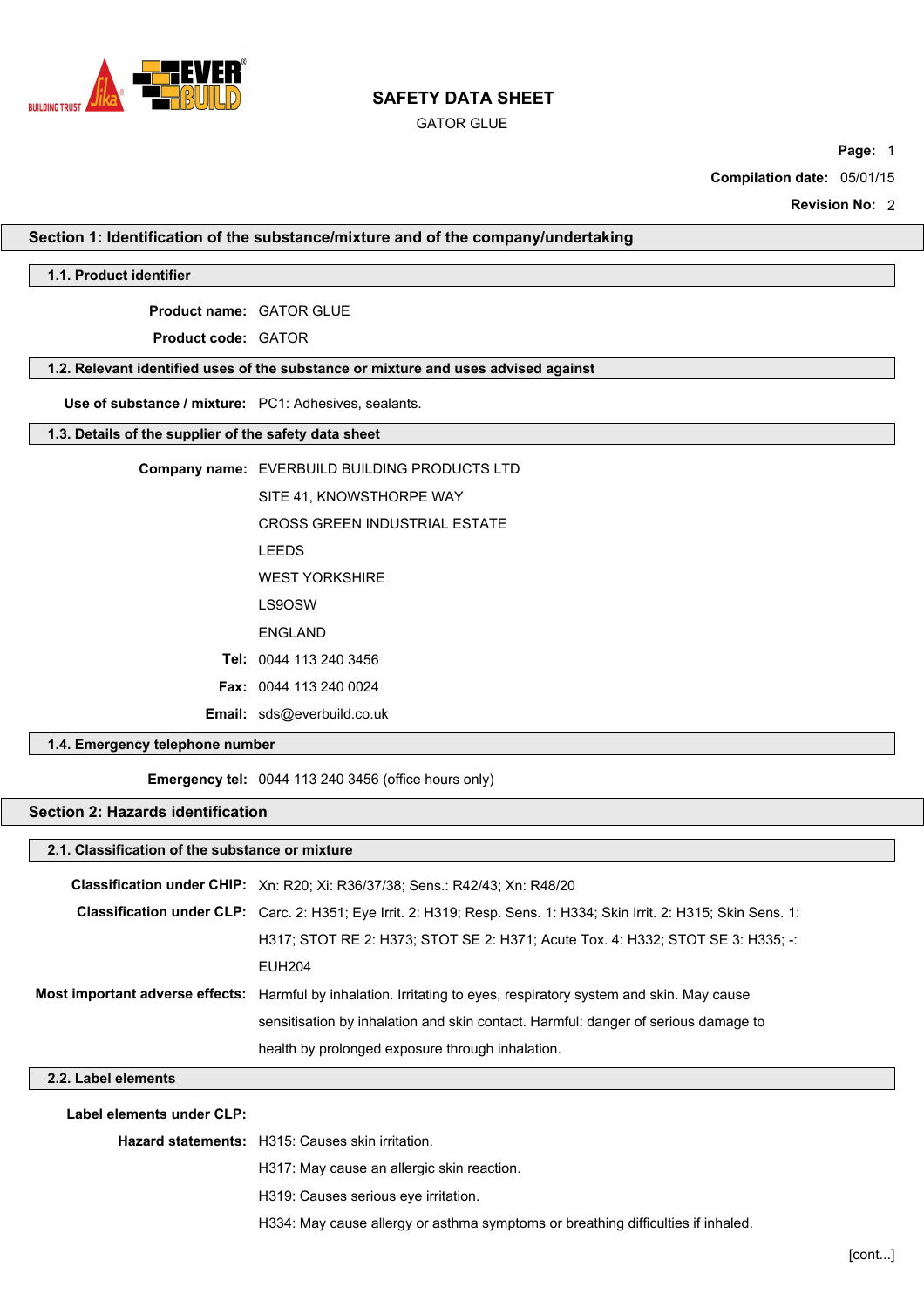### GATOR GLUE

H351: Suspected of causing cancer.

H371: May cause damage to organs .

H373: May cause damage to organs through prolonged or repeated exposure.

EUH204: Contains isocyanates. May produce an allergic reaction.

H332: Harmful if inhaled.

H335: May cause respiratory irritation.

**Signal words:** Danger

**Hazard pictograms:** GHS07: Exclamation mark

GHS08: Health hazard



Precautionary statements: P102: Keep out of reach of children.

P280: Wear protective gloves/protective clothing/eye protection/face protection.

P260: Do not breathe vapours.

P303+361+353: IF ON SKIN (or hair): Remove immediately all contaminated clothing. Rinse skin with.

P304+341: IF INHALED: If breathing is difficult, remove victim to fresh air and keep at rest in a position comfortable for breathing.

P305+351+338: IF IN EYES: Rinse cautiously with water for several minutes. Remove

contact lenses, if present and easy to do. Continue rinsing.

P264: Wash contaminated skin thoroughly after handling.

P270: Do not eat, drink or smoke when using this product.

P271: Use only outdoors or in a well-ventilated area.

P285: In case of inadequate ventilation wear respiratory protection.

P302+352: IF ON SKIN: Wash with plenty of soap and water.

P309+311: IF exposed or if you feel unwell: Call a POISON CENTER or doctor.

P332+313: If skin irritation occurs: Get medical advice.

P337+313: If eye irritation persists: Get medical attention.

P342+311: If experiencing respiratory symptoms: Call a POISON CENTER or doctor.

P363: Wash contaminated clothing before reuse.

P403+233: Store in a well-ventilated place. Keep container tightly closed.

P405: Store locked up.

P501: Dispose of contents/container to hazardous waste.

**Label elements under CHIP:**

**Hazard symbols:** Harmful.



**Risk phrases:** R20: Harmful by inhalation.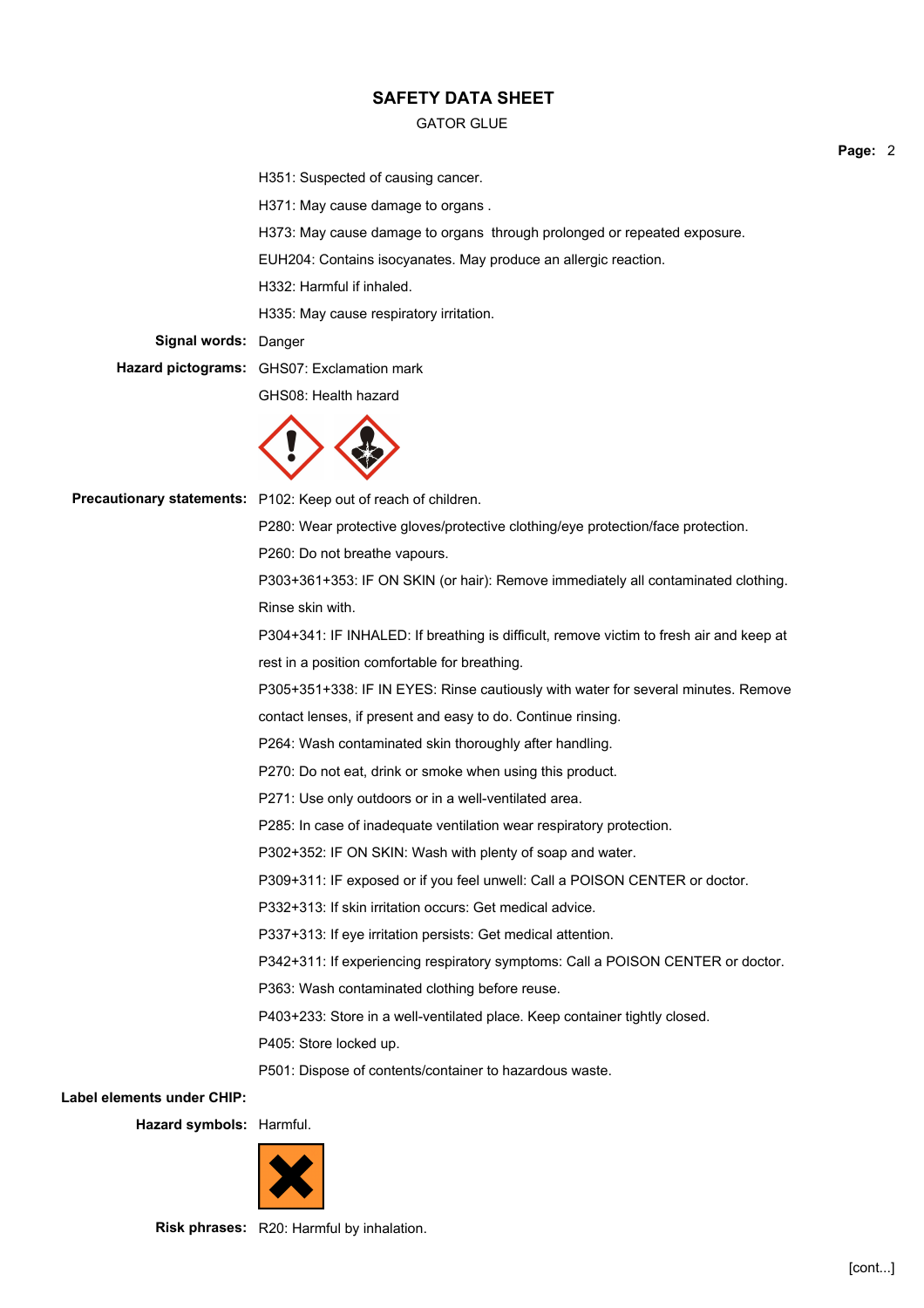### GATOR GLUE

|                    |                                                                                                   | Page: 3 |
|--------------------|---------------------------------------------------------------------------------------------------|---------|
|                    | R36/37/38: Irritating to eyes, respiratory system and skin.                                       |         |
|                    | R42/43: May cause sensitisation by inhalation and skin contact.                                   |         |
|                    | R48/20: Harmful: danger of serious damage to health by prolonged exposure through                 |         |
|                    | inhalation.                                                                                       |         |
|                    | <b>Safety phrases:</b> S2: Keep out of the reach of children.                                     |         |
|                    | S23: Do not breathe fumes.                                                                        |         |
|                    | S24: Avoid contact with skin.                                                                     |         |
|                    | S37: Wear suitable gloves.                                                                        |         |
|                    | S46: If swallowed, seek medical advice immediately and show this container or label.              |         |
|                    | S63: In case of accident by inhalation, remove casualty to fresh air and keep at rest.            |         |
|                    | <b>Precautionary phrases:</b> Contains isocyanates. See information supplied by the manufacturer. |         |
| 2.3. Other hazards |                                                                                                   |         |

**PBT:** This product is not identified as a PBT/vPvB substance.

### **Section 3: Composition/information on ingredients**

# **3.2. Mixtures**

#### **Hazardous ingredients:**

### POLYMETHYLENEPOLYPHENYLISOCYANATE

| <b>EINECS</b> | CAS       | <b>CHIP Classification</b>     | <b>CLP Classification</b>              | Percent |
|---------------|-----------|--------------------------------|----------------------------------------|---------|
|               | 9016-87-9 | Xn: R20; Xi: R36/37/38; Sens.: | Carc. 2: H351; Acute Tox. 4: H332; Eye | 30-50%  |
|               |           | R42/43; Xn: R48/20             | Irrit. 2: H319; Resp. Sens. 1: H334;   |         |
|               |           |                                | Skin Sens. 1: H317; STOT SE 2:         |         |
|               |           |                                | H371; STOT RE 2: H373; Skin Irrit. 2:  |         |
|               |           |                                | H315; STOT SE 3: H335                  |         |

### **Section 4: First aid measures**

#### **4.1. Description of first aid measures**

**Skin contact:** Remove all contaminated clothes and footwear immediately unless stuck to skin.

Drench the affected skin with running water for 10 minutes or longer if substance is still on skin. Consult a doctor.

- **Eye contact:** Bathe the eye with running water for 15 minutes. Consult a doctor.
- **Ingestion:** Wash out mouth with water. Do not induce vomiting. If conscious, give half a litre of water to drink immediately. Consult a doctor.
- **Inhalation:** Remove casualty from exposure ensuring one's own safety whilst doing so. Consult a doctor.

### **4.2. Most important symptoms and effects, both acute and delayed**

**Skin contact:** There may be irritation and redness at the site of contact. Onset of symptoms may be delayed.

**Eye contact:** There may be irritation and redness. The eyes may water profusely.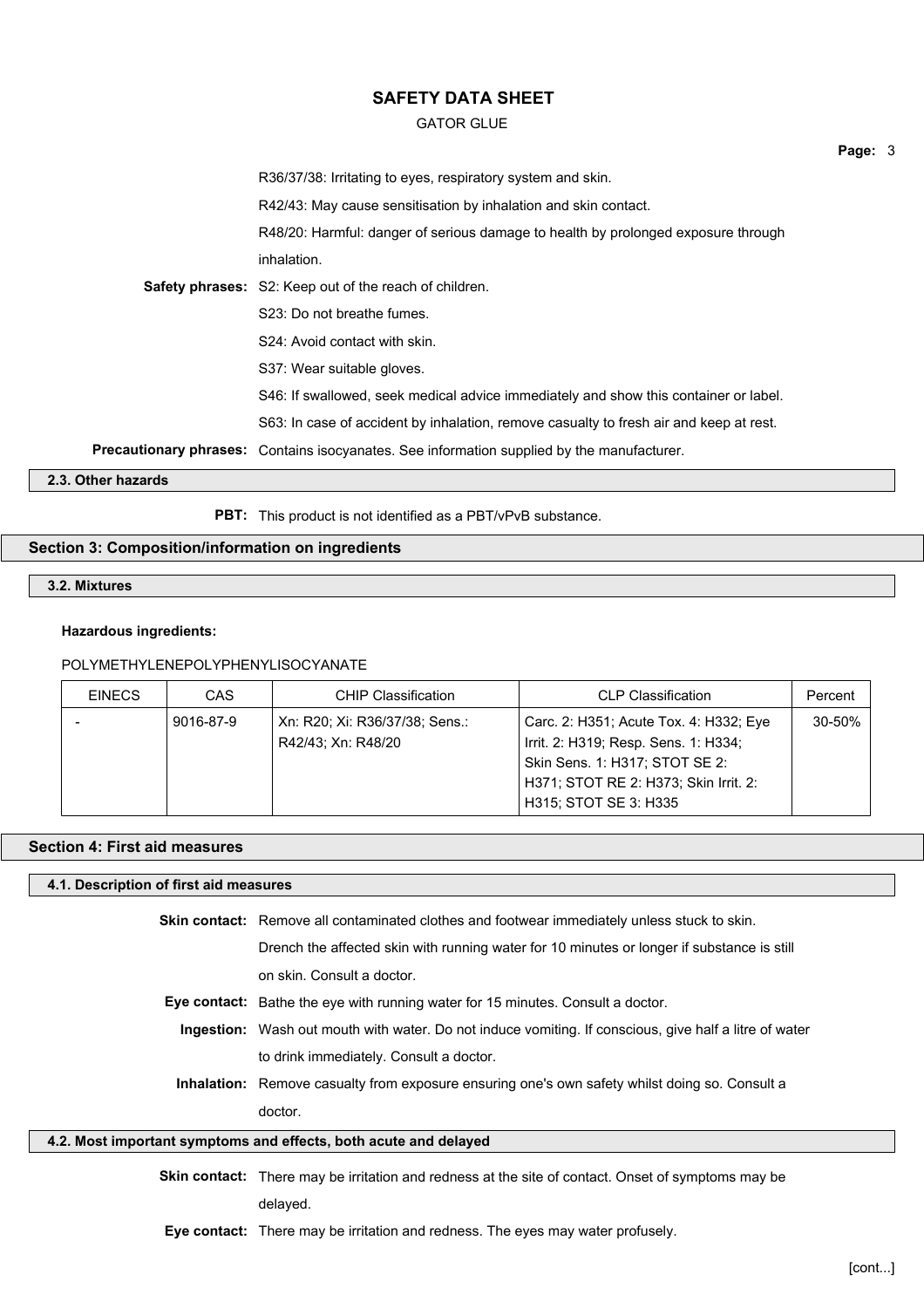### GATOR GLUE

**Ingestion:** There may be soreness and redness of the mouth and throat. Nausea and stomach pain may occur. There may be vomiting.

**Inhalation:** There may be irritation of the throat with a feeling of tightness in the chest. Onset of symptoms may be delayed.

**4.3. Indication of any immediate medical attention and special treatment needed**

### **Section 5: Fire-fighting measures**

**5.1. Extinguishing media**

**Extinguishing media:** Alcohol or polymer foam. Carbon dioxide. Dry chemical powder. Use water spray to cool containers.

#### **5.2. Special hazards arising from the substance or mixture**

**Exposure hazards:** In combustion emits toxic fumes.

**5.3. Advice for fire-fighters**

**Advice for fire-fighters:** Wear self-contained breathing apparatus. Wear protective clothing to prevent contact with skin and eyes.

**Section 6: Accidental release measures**

# 6.1. Personal precautions, protective equipment and emergency procedures

**Personal precautions:** Refer to section 8 of SDS for personal protection details. If outside do not approach from downwind. If outside keep bystanders upwind and away from danger point. Mark out the contaminated area with signs and prevent access to unauthorised personnel. Turn leaking containers leak-side up to prevent the escape of liquid.

### **6.2. Environmental precautions**

**Environmental precautions:** Do not discharge into drains or rivers. Contain the spillage using bunding.

#### **6.3. Methods and material for containment and cleaning up**

**Clean-up procedures:** Clean-up should be dealt with only by qualified personnel familiar with the specific substance. Absorb into dry earth or sand. Neutralise with water containing 1% wetting agent. To avoid build up of pressure due to the evolution of carbon dioxide, do not seal the containers until fully reacted.

## **6.4. Reference to other sections**

### **Section 7: Handling and storage**

### **7.1. Precautions for safe handling**

**Handling requirements:** Avoid direct contact with the substance. Ensure there is sufficient ventilation of the area.

Do not handle in a confined space. Avoid the formation or spread of mists in the air.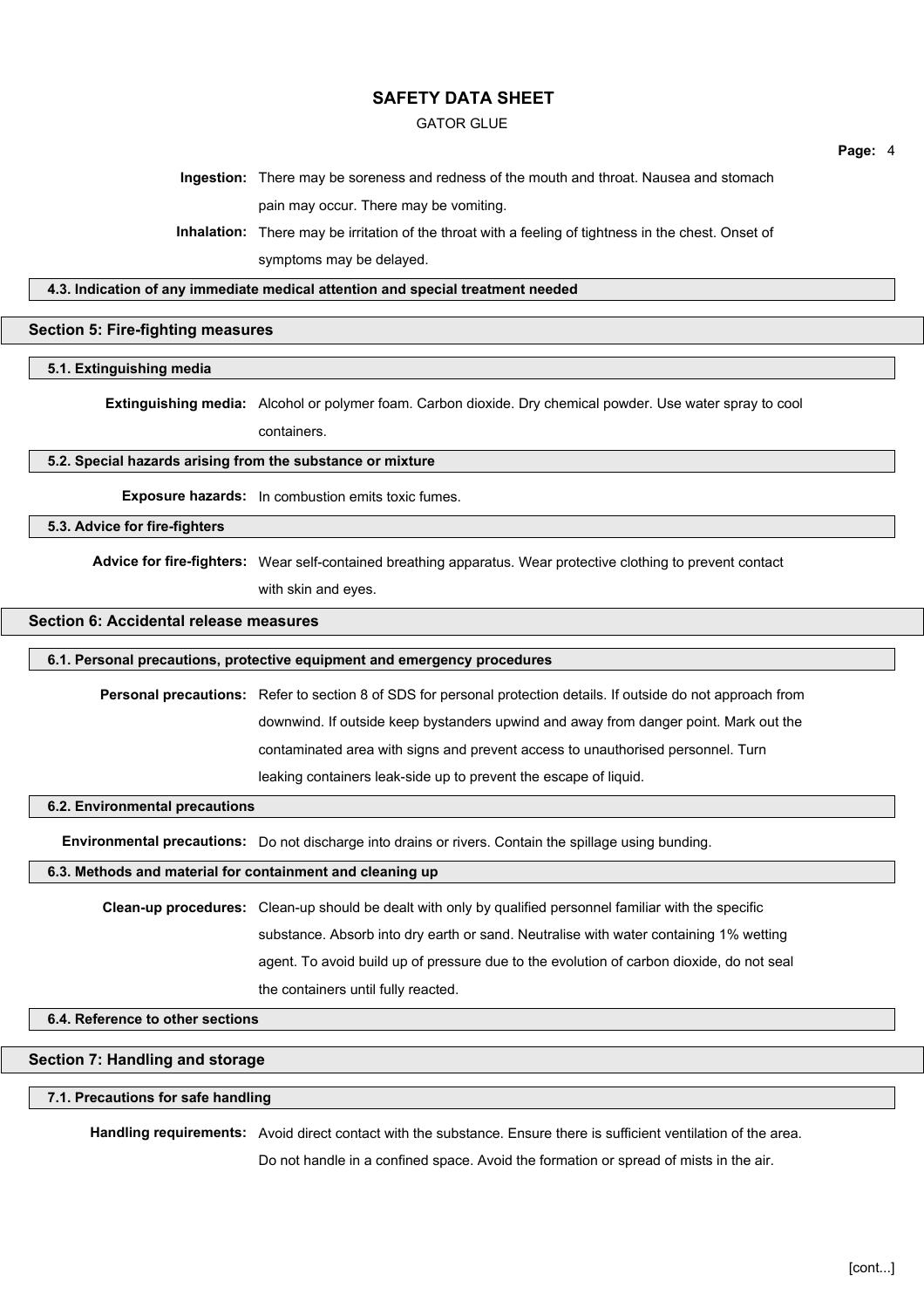### GATOR GLUE

#### **7.2. Conditions for safe storage, including any incompatibilities**

**Storage conditions:** Store in cool, well ventilated area. Keep container tightly closed. Store in original containers between +5 and +25`C. Storage outside these paramaters will dramatically reduce shelf life and invalidates all product warranties. **Suitable packaging:** Must only be kept in original packaging.

**7.3. Specific end use(s)**

## **Section 8: Exposure controls/personal protection**

**8.1. Control parameters**

### **Hazardous ingredients:**

## **POLYMETHYLENEPOLYPHENYLISOCYANATE**

### **Workplace exposure limits: Respirable dust Respirable dust**

| State | 8 hour TWA    | 15 min. STEL           | 8 hour TWA | 15 min. STEL |
|-------|---------------|------------------------|------------|--------------|
| UK    | $0.002$ mg/m3 | $0.007 \text{ mg/m}$ 3 | -          |              |

#### **DNEL/PNEC Values**

**DNEL / PNEC** No data available.

#### **8.2. Exposure controls**

| Engineering measures: Ensure there is sufficient ventilation of the area.                                     |  |
|---------------------------------------------------------------------------------------------------------------|--|
| Respiratory protection: Self-contained breathing apparatus must be available in case of emergency. Gas/vapour |  |
| filter, type A: organic vapours (EN141). must be worn if vapour concentration is above                        |  |
| OES or if ventilation is poor                                                                                 |  |
| <b>Hand protection:</b> Impermeable gloves. For repeated exposure use Viton or 4H chemical gloves. For low    |  |
| exposure use nitrile gloves.                                                                                  |  |
| <b>Eye protection:</b> Safety glasses. Ensure eye bath is to hand.                                            |  |
| <b>Skin protection:</b> Impermeable protective clothing.                                                      |  |
|                                                                                                               |  |

### **Section 9: Physical and chemical properties**

## **9.1. Information on basic physical and chemical properties**

| <b>State: Liquid</b>                                               |                          |
|--------------------------------------------------------------------|--------------------------|
| Colour: Orange-brown                                               |                          |
| <b>Odour:</b> Characteristic odour                                 |                          |
| <b>Evaporation rate: Slow</b>                                      |                          |
| <b>Oxidising:</b> Non-oxidising (by EC criteria)                   |                          |
| Solubility in water: Reacts with water.                            |                          |
| Also soluble in: Use EVERBUILD FOAM EATER to remove cured product. |                          |
| <b>Viscosity: Viscous</b>                                          |                          |
| <b>Flash point °C:</b> $>200$                                      | Autoflammability°C: >600 |
| Vapour pressure: < 0.00001 hPa                                     | [cont]                   |
|                                                                    |                          |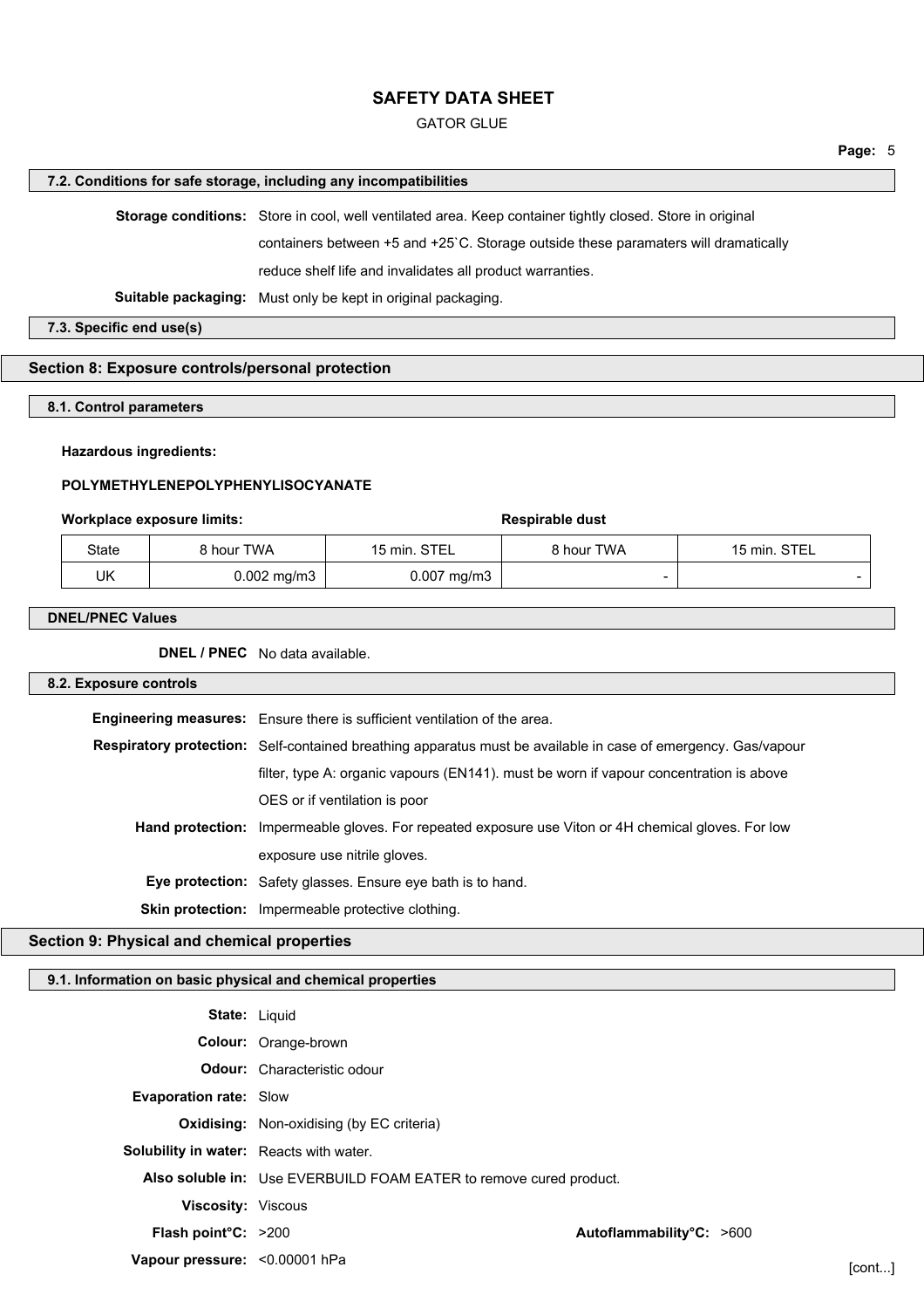### GATOR GLUE

**Page:** 6

**Relative density:** 1.1

#### **9.2. Other information**

**Other information:** No data available.

### **Section 10: Stability and reactivity**

### **10.1. Reactivity**

**Reactivity:** Stable under recommended transport or storage conditions.

#### **10.2. Chemical stability**

**Chemical stability:** Stable under normal conditions. Stable at room temperature.

#### **10.3. Possibility of hazardous reactions**

**Hazardous reactions:** Hazardous reactions will not occur under normal transport or storage conditions.

Decomposition may occur on exposure to conditions or materials listed below.

## **10.4. Conditions to avoid**

**Conditions to avoid:** Heat. Moist air. Humidity. Direct sunlight.

# **10.5. Incompatible materials**

**Materials to avoid:** Strong acids. Water. Strong bases.

### **10.6. Hazardous decomposition products**

**Haz. decomp. products:** In combustion emits toxic fumes.

### **Section 11: Toxicological information**

**11.1. Information on toxicological effects**

#### **Relevant effects for mixture:**

| Effect                   | Route       | <b>Basis</b>          |
|--------------------------|-------------|-----------------------|
| Acute toxicity (harmful) | <b>INH</b>  | Hazardous: calculated |
| Irritation               | OPT INH DRM | Hazardous: calculated |
| Sensitisation            | INH DRM     | Hazardous: calculated |
| Repeated dose toxicity   | <b>INH</b>  | Hazardous: calculated |

矠Θ

#### **Symptoms / routes of exposure**

**Skin contact:** There may be irritation and redness at the site of contact. Onset of symptoms may be delayed. **Eye contact:** There may be irritation and redness. The eyes may water profusely. **Ingestion:** There may be soreness and redness of the mouth and throat. Nausea and stomach pain may occur. There may be vomiting.

**Inhalation:** There may be irritation of the throat with a feeling of tightness in the chest. Onset of symptoms may be delayed.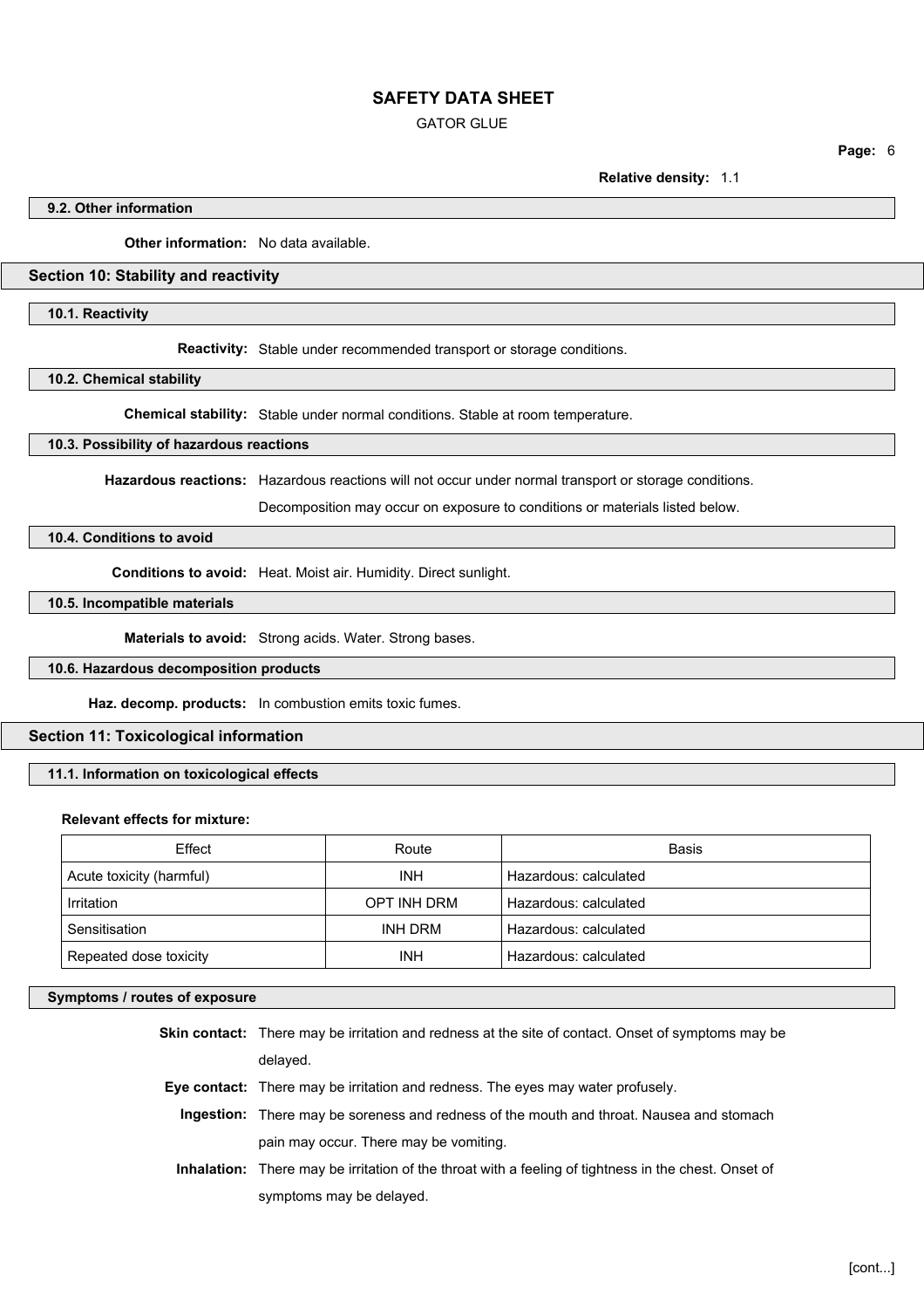GATOR GLUE

**Section 12: Ecological information**

**12.1. Toxicity**

**Ecotoxicity values:** No data available.

### **12.2. Persistence and degradability**

**Persistence and degradability:** Biodegradable in part only.

**12.3. Bioaccumulative potential**

**Bioaccumulative potential:** No data available.

**12.4. Mobility in soil**

**Mobility:** Reacts with water to form an insoluble polyurea. Do not discharge into water courses

without pre-treatment.

#### **12.5. Results of PBT and vPvB assessment**

**PBT identification:** This product is not identified as a PBT/vPvB substance.

## **12.6. Other adverse effects**

**Other adverse effects:** No data available.

### **Section 13: Disposal considerations**

#### **13.1. Waste treatment methods**

|                             | <b>Disposal operations:</b> Transfer to a suitable container and arrange for collection by specialised disposal |  |
|-----------------------------|-----------------------------------------------------------------------------------------------------------------|--|
|                             | company.                                                                                                        |  |
| Waste code number: 08 05 01 |                                                                                                                 |  |
|                             | Disposal of packaging: Waste material code packaging (91/689/EEC); Council decision 2001/118/EC, O.J L47        |  |
|                             | of 16/2/2001) 15 01 10 (packaging containing residues of or contaminated by                                     |  |
|                             | dangerous substances)                                                                                           |  |
|                             |                                                                                                                 |  |

רhroaO

**NB:** The user's attention is drawn to the possible existence of regional or national regulations regarding disposal.

### **Section 14: Transport information**

**Transport class:** This product does not require a classification for transport.

#### **Section 15: Regulatory information**

#### **15.1. Safety, health and environmental regulations/legislation specific for the substance or mixture**

#### **15.2. Chemical Safety Assessment**

**Chemical safety assessment:** A chemical safety assessment has not been carried out for the substance or the mixture

by the supplier.

### **Section 16: Other information**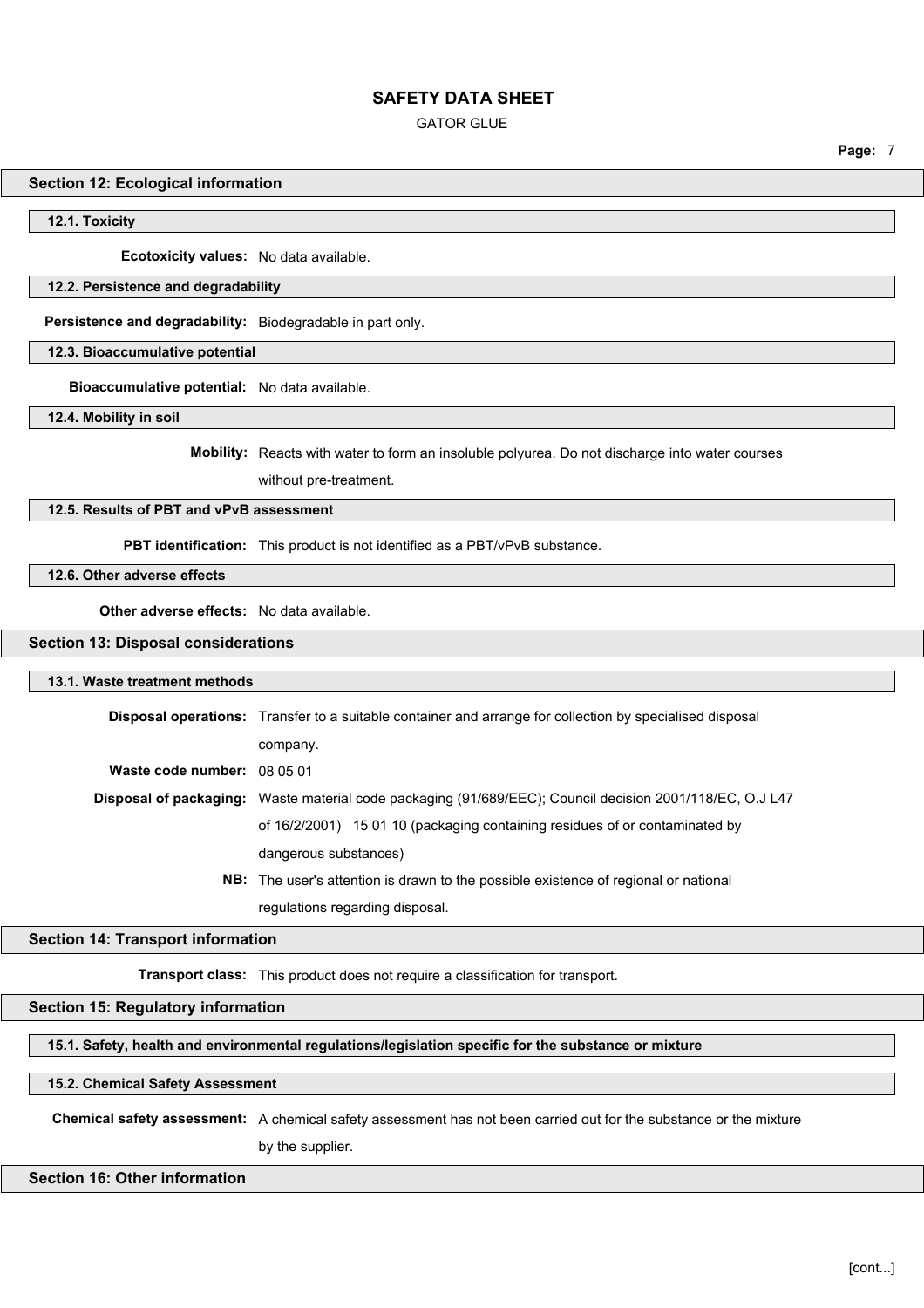### GATOR GLUE

| <b>Other information</b> |                                                                                                                                      |
|--------------------------|--------------------------------------------------------------------------------------------------------------------------------------|
|                          | Other information: This safety data sheet is prepared in accordance with Commission Regulation (EU) No<br>453/2010.                  |
|                          | * indicates text in the SDS which has changed since the last revision.                                                               |
|                          | Phrases used in s.2 and s.3: EUH204: Contains isocyanates. May produce an allergic reaction.                                         |
|                          | H315: Causes skin irritation.                                                                                                        |
|                          | H317: May cause an allergic skin reaction.                                                                                           |
|                          | H319: Causes serious eye irritation.                                                                                                 |
|                          | H332: Harmful if inhaled.                                                                                                            |
|                          | H334: May cause allergy or asthma symptoms or breathing difficulties if inhaled.                                                     |
|                          | H335: May cause respiratory irritation.                                                                                              |
|                          | H351: Suspected of causing cancer <state conclusively="" exposure="" if="" is="" it="" of="" proven<="" route="" th=""></state>      |
|                          | that no other routes of exposure cause the hazard>.                                                                                  |
|                          | H371: May cause damage to organs <or affected,="" all="" if="" known="" organs="" state=""> <state route<="" th=""></state></or>     |
|                          | of exposure if it is conclusively proven that no other routes of exposure cause the                                                  |
|                          | hazard>.                                                                                                                             |
|                          | H373: May cause damage to organs <or affected,="" all="" if="" known="" organs="" state=""> through</or>                             |
|                          | prolonged or repeated exposure <state conclusively="" exposure="" if="" is="" it="" of="" proven="" route="" th="" that<=""></state> |
|                          | no other routes of exposure cause the hazard>.                                                                                       |
|                          | R20: Harmful by inhalation.                                                                                                          |
|                          | R36/37/38: Irritating to eyes, respiratory system and skin.                                                                          |
|                          | R42/43: May cause sensitisation by inhalation and skin contact.                                                                      |
|                          | R48/20: Harmful: danger of serious damage to health by prolonged exposure through                                                    |
|                          | inhalation.                                                                                                                          |
|                          | Legend to abbreviations: PNEC = predicted no effect level                                                                            |
|                          | DNEL = derived no effect level                                                                                                       |
|                          | $LD50$ = median lethal dose                                                                                                          |
|                          | LC50 = median lethal concentration                                                                                                   |
|                          | EC50 = median effective concentration                                                                                                |
|                          | IC50 = median inhibitory concentration                                                                                               |
|                          | $dw = dry$ weight                                                                                                                    |
|                          | $bw = body weight$                                                                                                                   |
|                          | $cc = closed cup$                                                                                                                    |
|                          | $oc = open cup$                                                                                                                      |
|                          | $MUS = mouse$                                                                                                                        |
|                          | $GPG =$ guinea pig                                                                                                                   |
|                          | $RBT = rabbit$                                                                                                                       |
|                          | $HAM = hamster$                                                                                                                      |
|                          | $HMN = human$                                                                                                                        |